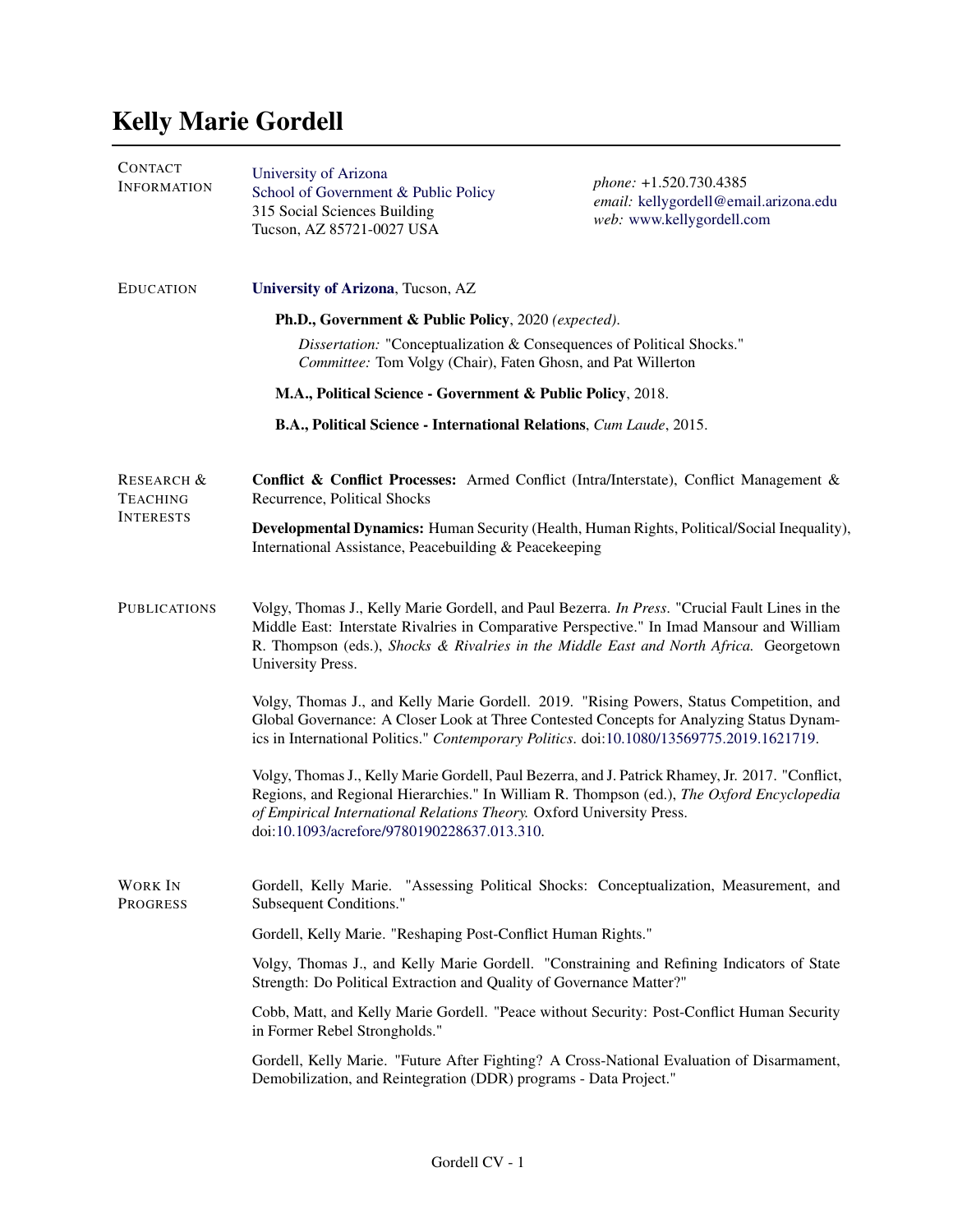| <b>RESEARCH</b><br><b>EXPERIENCE</b> | Research Assistant, "Anti-Government Resistance Campaigns (ARC)," PI: Dr. Jessica Maves<br>Braithwaite; Data on non-violent and violent anti-government resistance campaigns. Capturing<br>organizational characteristics and network structure data. University of Arizona, 2017-2018.                                                                                                                                                                                                                                                                                                                                                    |  |  |
|--------------------------------------|--------------------------------------------------------------------------------------------------------------------------------------------------------------------------------------------------------------------------------------------------------------------------------------------------------------------------------------------------------------------------------------------------------------------------------------------------------------------------------------------------------------------------------------------------------------------------------------------------------------------------------------------|--|--|
|                                      | Data Collection & Coding, Article: "Volgy, Thomas J., Paul Bezerra, Jacob Cramer, and J.<br>Patrick Rhamey, Jr. 2017. "The Case for Comparative Regional Analysis in International Pol-<br>itics." International Studies Review. 00, 1-27. doi:10.1093/isr/vix011. University of Arizona,<br>2015.<br>Research Assistant, "Foundations of Rebel Group Emergence (FORGE)," PI: Dr. Jessica<br>Maves Braithwaite; Data on parent organizations from which rebel groups emerge in addition<br>to group characteristics (goals, leadership, membership) of violent actors in the onset of civil<br>conflict. University of Arizona, 2014-2015. |  |  |
|                                      |                                                                                                                                                                                                                                                                                                                                                                                                                                                                                                                                                                                                                                            |  |  |
| <b>TEACHING</b><br><b>EXPERIENCE</b> | <b>Instructor</b> , University of Arizona.<br>Government & Politics of Africa (Undergraduate). 2019.                                                                                                                                                                                                                                                                                                                                                                                                                                                                                                                                       |  |  |
|                                      | Introduction to International Relations (Undergraduate). 2018.                                                                                                                                                                                                                                                                                                                                                                                                                                                                                                                                                                             |  |  |
|                                      | Coordinator & Head Teaching Assistant, University of Arizona.<br>Politics, Policy, & Governance: America and the World - Part B. 2017; 2018.                                                                                                                                                                                                                                                                                                                                                                                                                                                                                               |  |  |
|                                      | Teaching Assistant, University of Arizona.<br>Introduction to American Politics. 2019.                                                                                                                                                                                                                                                                                                                                                                                                                                                                                                                                                     |  |  |
|                                      | Introduction to International Relations. 2017.<br>The Politics of Happiness. 2016.                                                                                                                                                                                                                                                                                                                                                                                                                                                                                                                                                         |  |  |
|                                      | Politics, Policy, & Governance: America and the World - Part B. 2015.                                                                                                                                                                                                                                                                                                                                                                                                                                                                                                                                                                      |  |  |
| CONFERENCE &                         | International Studies Association Annual Meeting, Honolulu. Upcoming 2020.                                                                                                                                                                                                                                                                                                                                                                                                                                                                                                                                                                 |  |  |
| <b>WORKSHOP</b><br>PARTICIPATION     | Volgy, Thomas J., and Kelly Marie Gordell. "Constraining and Refining Indicators of State<br>Strength: Do Political Extraction and Quality of Governance Matter?"                                                                                                                                                                                                                                                                                                                                                                                                                                                                          |  |  |
|                                      | Gordell, Kelly Marie. "Assessing Political Shocks: Conceptualization, Measurement, and<br>Subsequent Conditions."                                                                                                                                                                                                                                                                                                                                                                                                                                                                                                                          |  |  |
|                                      | Roundtable: Assessing Status Competition among Rising Powers in Global Governance: A<br>Source of Conflict or Cooperation?                                                                                                                                                                                                                                                                                                                                                                                                                                                                                                                 |  |  |
|                                      | International Studies Association Annual Meeting, Toronto. March 2019.                                                                                                                                                                                                                                                                                                                                                                                                                                                                                                                                                                     |  |  |
|                                      | Volgy, Thomas J., and Kelly Marie Gordell. "New Concepts and Measures in the Study of<br>Power and Influence in World Politics."                                                                                                                                                                                                                                                                                                                                                                                                                                                                                                           |  |  |
|                                      | Cobb, Matt, and Kelly Marie Gordell.<br>"Peace without Security: Post-Conflict Human<br>Security in Former Rebel Strongholds."                                                                                                                                                                                                                                                                                                                                                                                                                                                                                                             |  |  |
|                                      | International Studies Association Annual Meeting, San Francisco. 2018.                                                                                                                                                                                                                                                                                                                                                                                                                                                                                                                                                                     |  |  |
|                                      | Volgy, Thomas J., and Kelly Marie Gordell. "Rising Powers, Status Competition, and<br>Global Governance: Three Conceptual Challenges in Need of Theoretical and Empirical<br>Rigor."                                                                                                                                                                                                                                                                                                                                                                                                                                                       |  |  |
|                                      | International Studies Association International Conference, University of Hong Kong. 2017.                                                                                                                                                                                                                                                                                                                                                                                                                                                                                                                                                 |  |  |
|                                      | Volgy, Thomas J., Kelly Marie Gordell, and Paul Bezerra. "Rivalries in Comparative Per-<br>spective: A Crucial Fault Line Within Regions."                                                                                                                                                                                                                                                                                                                                                                                                                                                                                                 |  |  |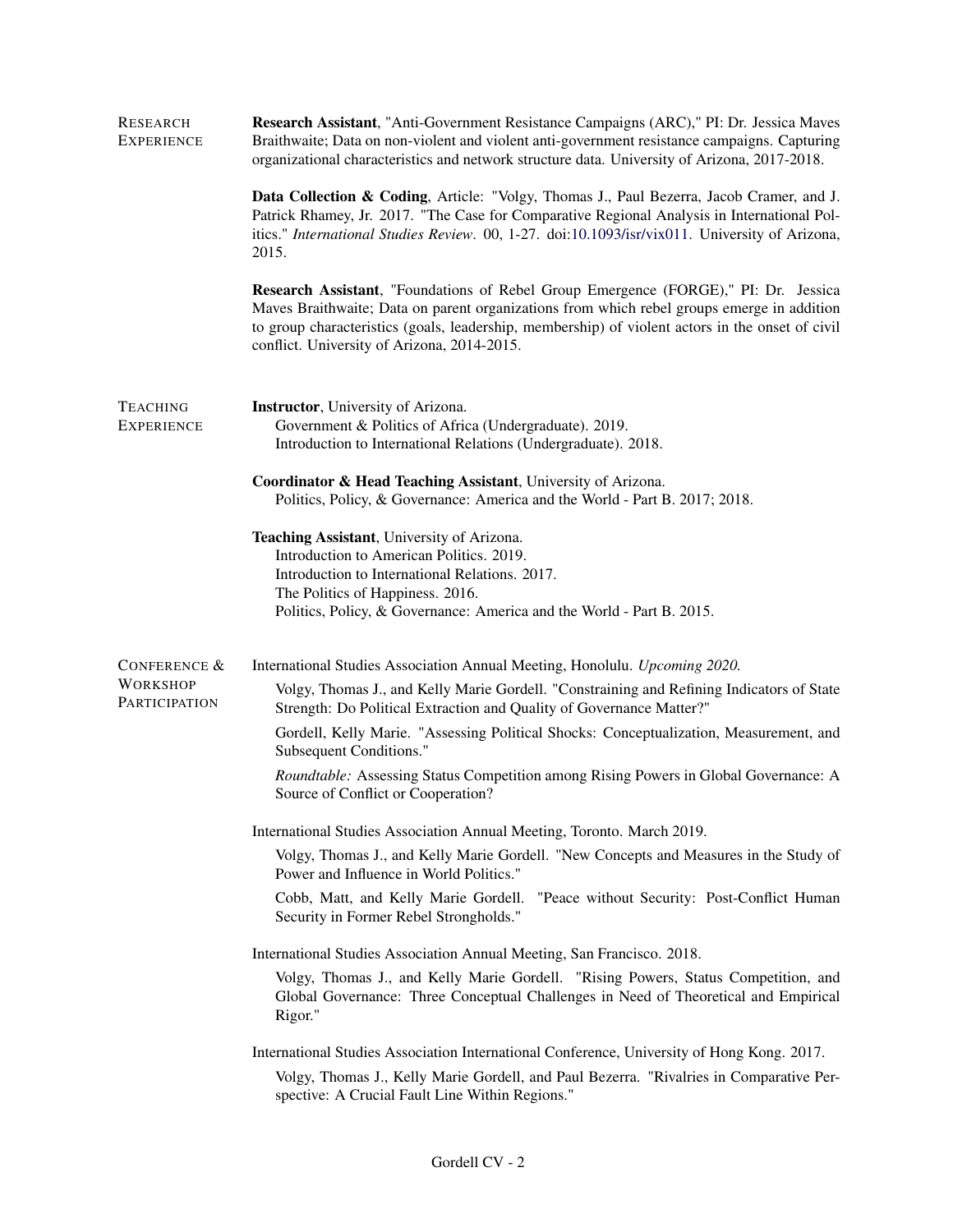|                | International Studies Assocation Annual Meeting, Baltimore. 2017.                                                                                                                          |  |  |
|----------------|--------------------------------------------------------------------------------------------------------------------------------------------------------------------------------------------|--|--|
|                | Volgy, Thomas J., Kelly Marie Gordell, Paul Bezerra, and J. Patrick Rhamey Jr., "Regions<br>and Hierarchies: The Impact on Conflict Behavior."                                             |  |  |
|                | University of Qatar, Doha. 2016.                                                                                                                                                           |  |  |
|                | Volgy, Thomas J., Kelly Marie Gordell, and Paul Bezerra. "Whatever Happened to Inter-<br>state Rivalries in the Middle East? An Empirical and Theoretical Investigation."                  |  |  |
|                | CEEISA-ISA Joint International Conference, Ljubljana, Slovenia. 2016.                                                                                                                      |  |  |
|                | Volgy, Thomas J., Kelly Marie Gordell, J. Patrick Rhamey Jr., and Jacob Cramer. "Hierar-<br>chies in Regions of the International System: Coping with Region as the Unit of Analysis."     |  |  |
|                | International Studies Association Annual Meeting, Atlanta. 2016.                                                                                                                           |  |  |
|                | Braithwaite, Jessica Maves, and Kelly Marie Gordell. "Interventions and Post-Conflict<br>Social Welfare."                                                                                  |  |  |
|                | School of Government & Public Policy's Saguaro Symposium, Tucson. 2016.                                                                                                                    |  |  |
|                | Gordell, Kelly Marie. "Peacekeeping and Post-Conflict Social Welfare."                                                                                                                     |  |  |
| AWARDS,        | Summer Research Grant. University of Arizona. \$1111, 2019.                                                                                                                                |  |  |
| Fellowships, & |                                                                                                                                                                                            |  |  |
| Grants         | Conference Travel Grant to attend the Annual Convention of the International Studies Associa-<br>tion. School of Government & Public Policy, University of Arizona. \$500, 2019.           |  |  |
|                | Summer Research Grant. University of Arizona. \$1082, 2018.                                                                                                                                |  |  |
|                | Michael P. Sullivan Graduate Research Award in International Relations. School of Govern-<br>ment & Public Policy, University of Arizona. \$750, 2018.                                     |  |  |
|                | Conference Travel Grant to attend the Annual Convention of the International Studies Associa-<br>tion. School of Government & Public Policy, University of Arizona. \$500, 2018.           |  |  |
|                | C. Gloria Paul Memorial Scholarship. College of Social & Behavioral Sciences, University of<br>Arizona. \$1195, 2017.                                                                      |  |  |
|                | Summer Research Fellowship. School of Government & Public Policy, University of Arizona.<br>\$2027, 2017.                                                                                  |  |  |
|                | Conference Travel Grant to attend the Annual Convention of the International Studies Associa-<br>tion. Graduate & Professional Student Council (GPSC), University of Arizona. \$743, 2017. |  |  |
|                | Conference Travel Grant to attend the Annual Convention of the International Studies Associa-<br>tion. International Studies Association (ISA). \$180, 2017.                               |  |  |
|                | Conference Travel Grant to attend the Annual Convention of the International Studies Associa-<br>tion. School of Government & Public Policy, University of Arizona. \$500, 2017.           |  |  |
|                | Conference Travel Grant to attend the Annual Convention of the International Studies Associa-<br>tion. School of Government & Public Policy, University of Arizona. \$400, 2016.           |  |  |
|                |                                                                                                                                                                                            |  |  |